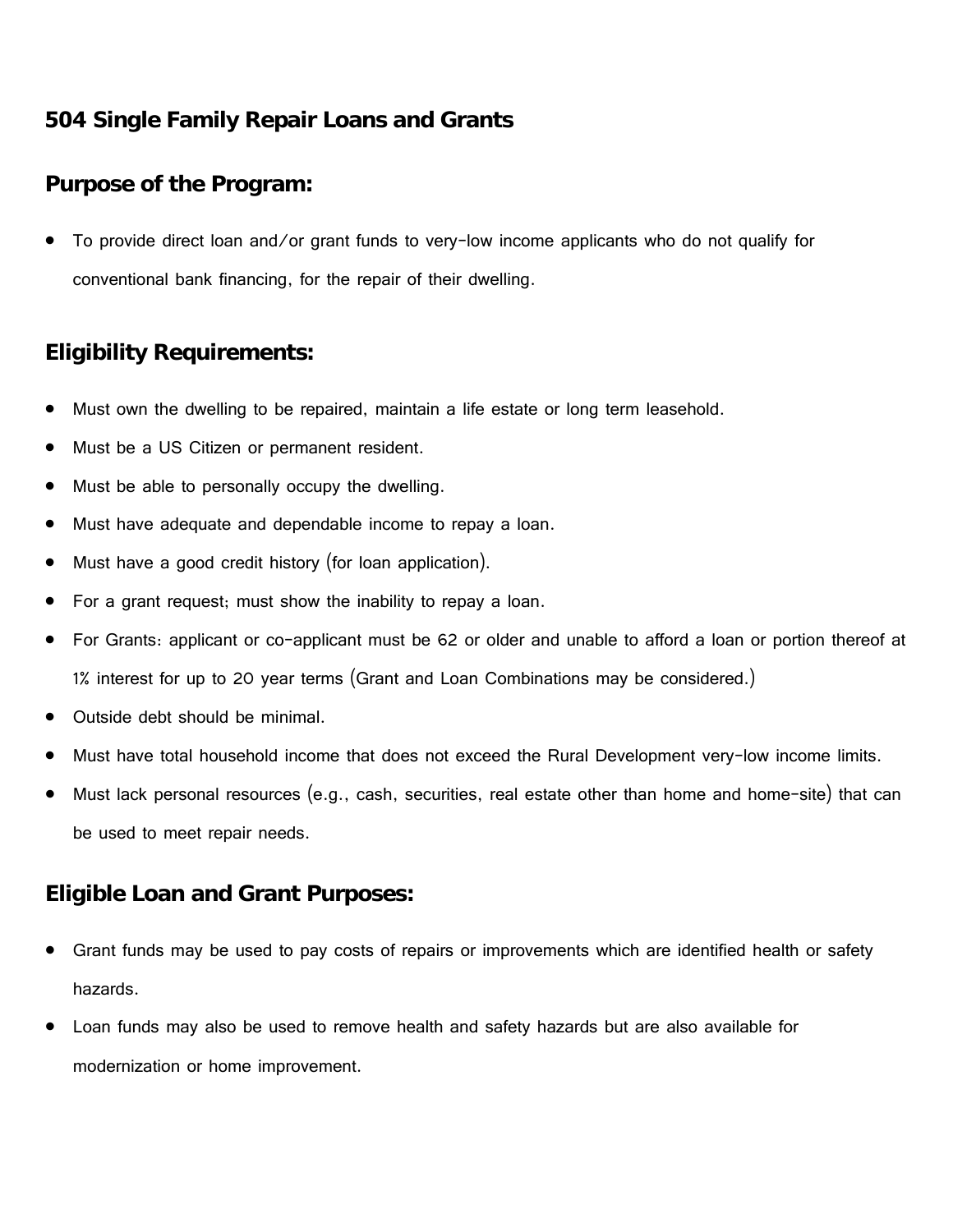# **Housing Requirements:**

- Homes must be brought into good repair with loan/grant funds.
- Homes must be located in a rural area (see income limits worksheet enclosed for ineligible areas.)
- Not all deficiencies need to be corrected to be eligible.
- Repairs to mobile homes can only be approved when the applicant owns the site and the home is or will be placed on a permanent foundation and health or safety hazards are to be removed. Homes in Mobile Home Park Cooperatives and some non-profit owned Mobile Home Parks may be eligible for assistance.
- Properties must generally have access (either direct or via private right of way) to a town owned or maintained road.

### **Loan Rates and Terms:**

• These loans are 1% fixed rate loans with a maximum 20 year amortization.

#### **Payments:**

Monthly payments for a 20 year term are \$4.60 Per Month for each \$1,000 borrowed. EXAMPLES OF MONTHLY PAYMENTS:

| <b>Amount Borrowed</b> | Monthly Payment |
|------------------------|-----------------|
| \$1,000                | \$4.60 / month  |
| \$5,000                | \$23 / month    |
| \$10,000               | \$46 / month    |
| \$15,000               | \$69 / month    |
| \$20,000               | \$92 / month    |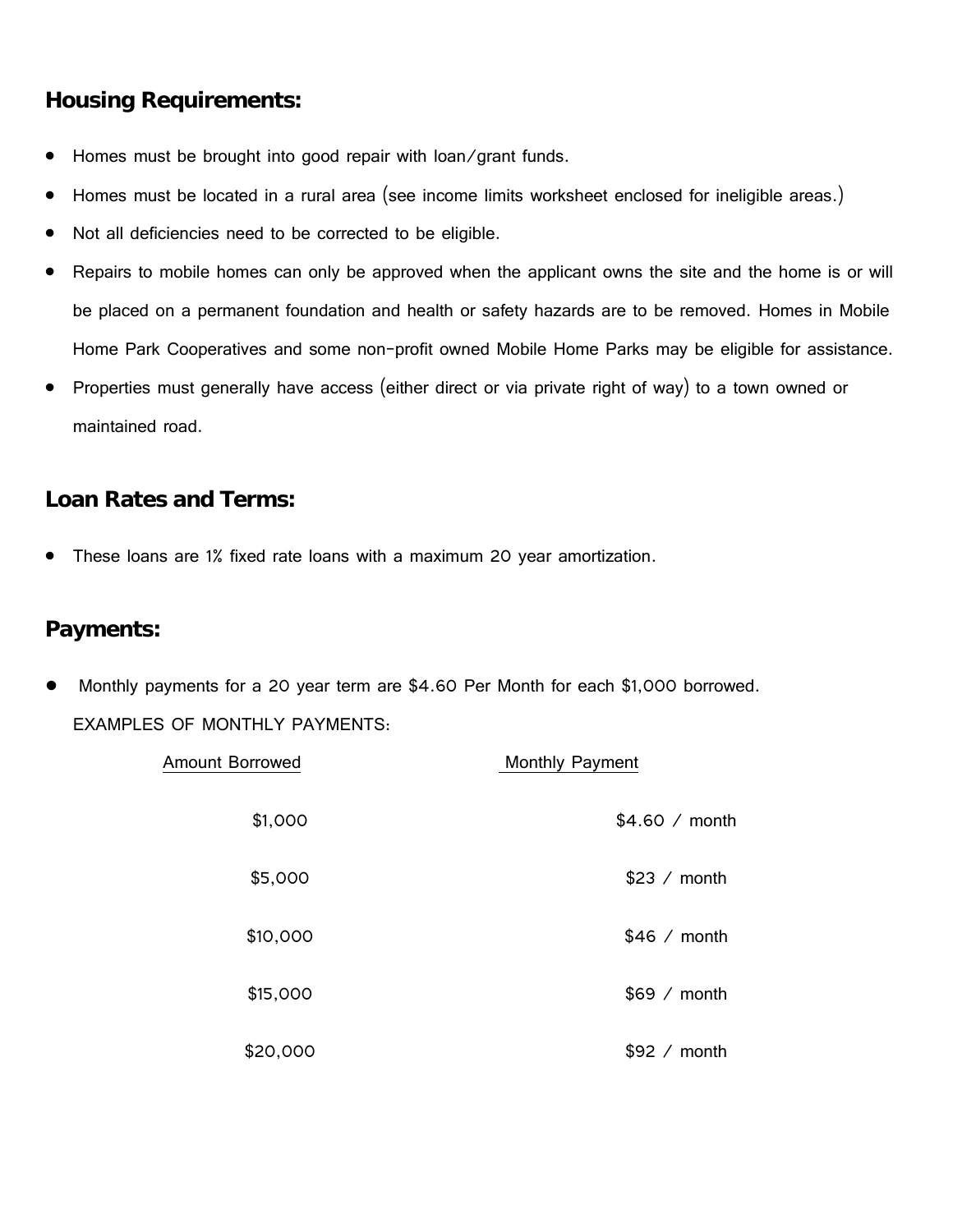**For elderly households who are considering applying solely for grant funds: your budget must indicate that you cannot afford these loan terms, for your repair needs or any portion thereof.**

## **Ineligible Loan Purposes:**

- Cannot finance income-producing property.
- Cannot finance the purchase of a dwelling.
- Property cannot have an in-ground pool.
- Dwelling should not be in a flood hazard area.
- Cannot finance furniture or other personal property.
- Cannot finance camps or duplexes.

### **Maximum Loan and Grant Amounts:**

- Maximum loan amount is \$20,000.
- Maximum combination loan and grant amounts are \$27,500.
- Loans cannot exceed appraised values.
- Loans greater than \$7,500 are secured by a Promissory Note and a Real Estate Mortgage.
- Loans up to \$7,500 are secured by a Promissory Note.
- Maximum lifetime grant amount is \$7,500.

# **Maximum Adjusted Income Limits:**

On the following pages are Household Income Limits for New Hampshire and Vermont. If your current income exceeds these limits or your household size is larger than 5 people, ask Rural Development about adjustments to income: ex. dependent children, child care expenses, disabled, handicapped and elderly applicants or co-applicants.

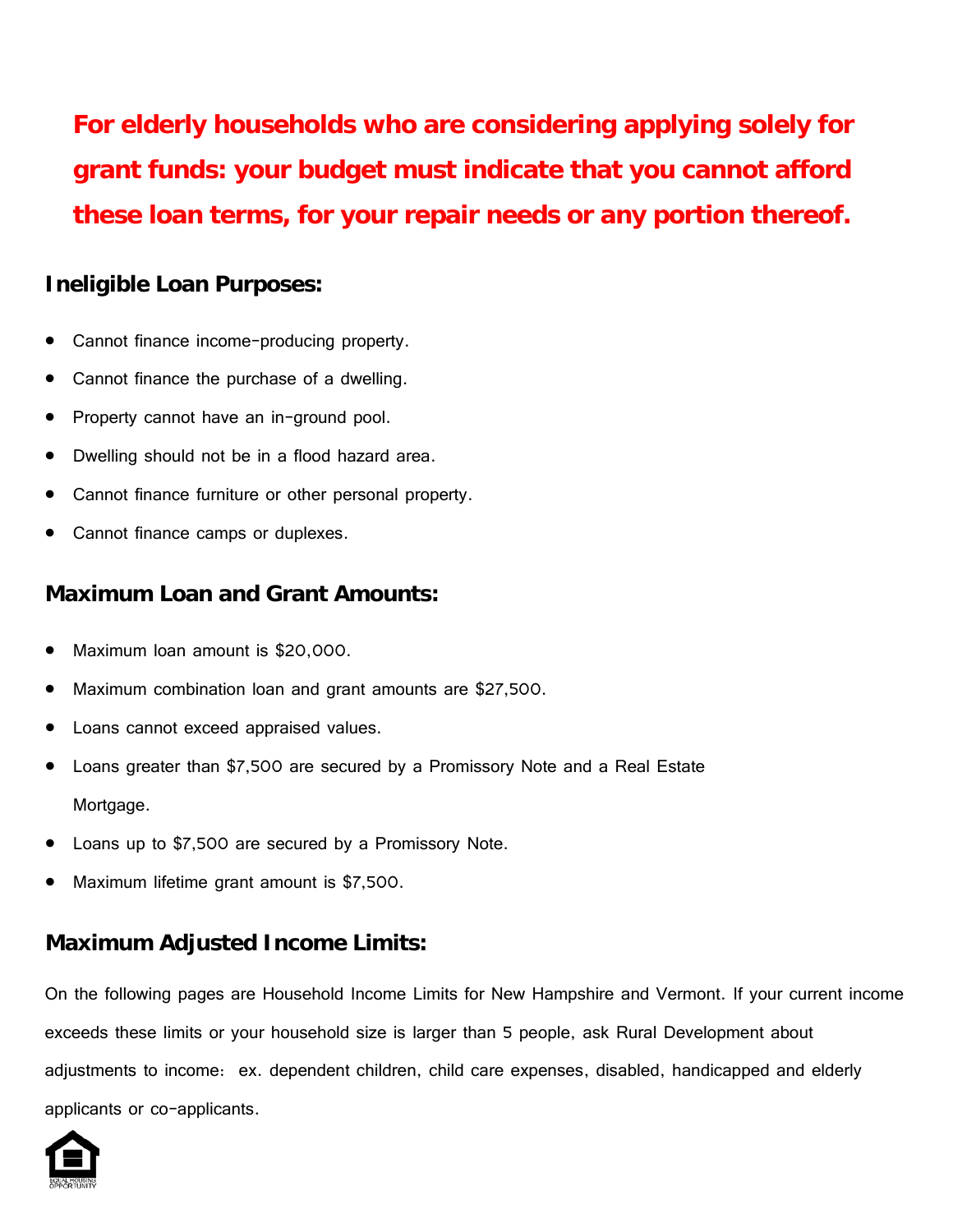**Social Security Statements:**

**Social Security Statements are now available at [www.socialsecurity.gov.](http://www.socialsecurity.gov/) The new online Statements provide eligible workers with access to a history of their Social Security earnings** 

**and projected benefits. You can get estimates for retirement, disability and survivors' benefits,** 

**so these statements can be an important financial planning tool.**

**At the Social Security website, you'll be asked to provide information about yourself that Matches Information already on file with Social Security. Experian, a major credit bureau, provides additional verification. After your identity has been verified, you can create a "My Social Security" Account with a user name and password for access to your online Statement.**

**These statements not only can help with financial planning, they also provide you with a Convenient way to check that your earnings are accurately posted to your Social Security Records. Social Security benefits are based on average earnings over your lifetime; if the earnings information is not accurate, you may not receive all the benefits to which you are entitled. Thus, viewing your statement gives you the opportunity to correct any errors that are on file.**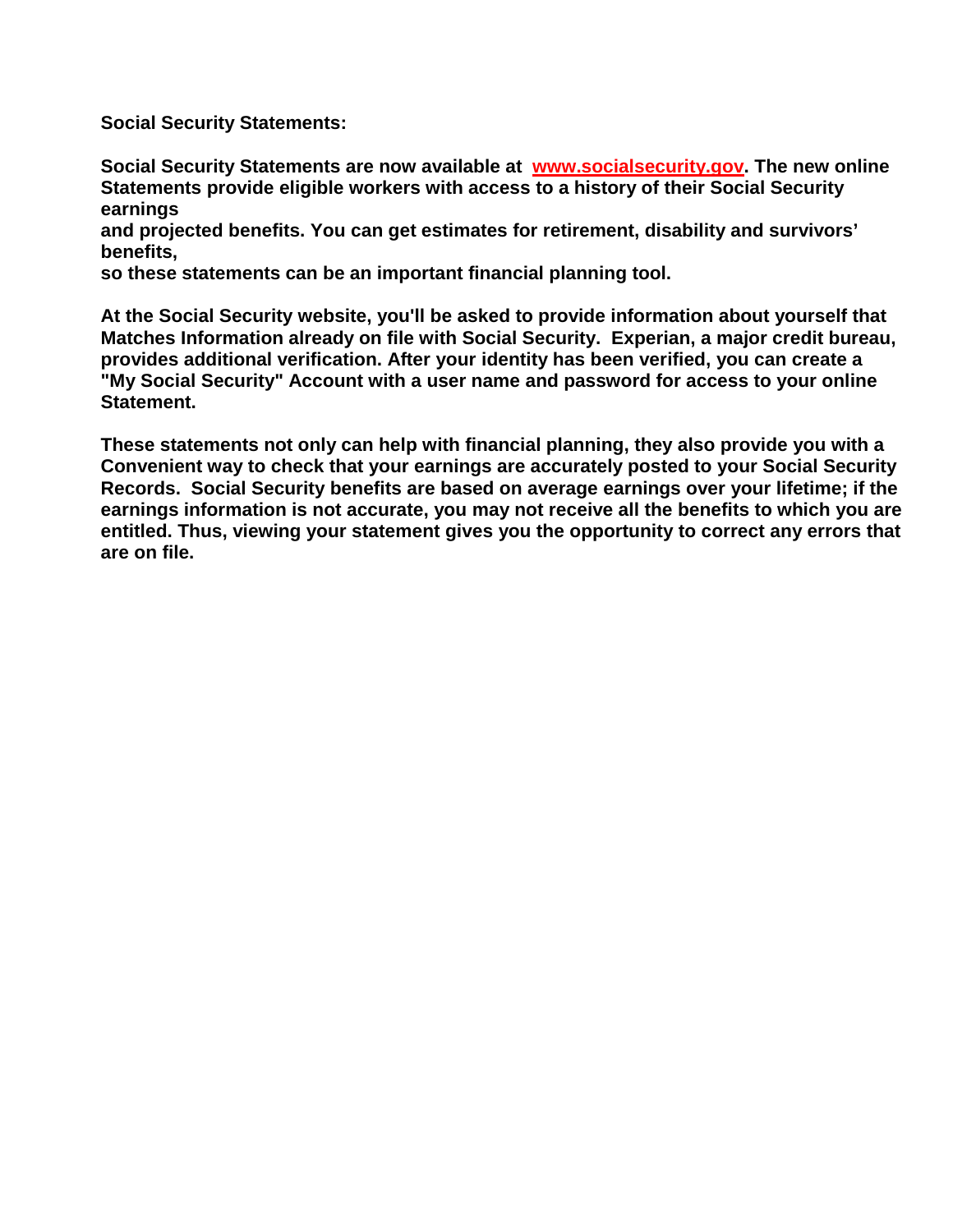

 **DIRECT 504 REPAIR GRANTS AND LOANS** 

 **[www.rd.usda.gov/nh](http://www.rd.usda.gov/nh) ; [www.rd.usda.gov/vt](http://www.rd.usda.gov/vt)**

# **INCOME LIMITS WORKSHEET TO FIGURE YOUR ADJUSTED FAMILY INCOME NEW HAMPSHIRE**

| Applicant's gross income per year (Current gross weekly income x 52) include annual overtime    |  |
|-------------------------------------------------------------------------------------------------|--|
| Co-applicant's gross income per year (Current gross weekly income x 52) include annual overtime |  |
| Other Applicant Household income (Annual Amounts) (i.e. Social Security, Pension Income, VA     |  |
| Benefits, Child Support, Annual Bonuses Etc.)                                                   |  |
| Other Household members: Include gross annual income from all sources                           |  |
| Subtract Child Care Expenses (Expenses for child care while at work)                            |  |
| Subtract \$480.00 for each child                                                                |  |
| <b>Adjusted Household Income</b>                                                                |  |
|                                                                                                 |  |

#### **If you are elderly or disabled ask the Rural Development staff for additional deductions to which you may be entitled.**

**All applicants must have Adjusted Household Income at or below the "very low" RD published income limits according to your household size as noted below. If your household exceeds the 6 person limit, please contact any Rural Development office to obtain the income threshold.** 

#### **COUNTY 1 PERSON <sup>2</sup> PEOPLE 3 PEOPLE 4 PEOPLE 5 PEOPLE 6 PEOPLE Belknap, Carroll, Coos and Sullivan Counties \$25,100 \$28,650 \$32,250 \$35,800 \$38,700 \$41,550 Cheshire County \$25,300 \$28,900 \$32,500 \$36,100 \$39,000 \$41,900 Grafton County \$26,100 \$29,800 \$33,550 \$37,250 \$40,250 \$43,250 Boston, Cambridge, Quincy Metro: includes Seabrook and South Hampton \$34,500 \$39,400 \$44,350 \$49,250 \$53,200 \$57,150 Lawrence Metro: includes Atkinson, Chester, Danville, Fremont, Hampstead, Kingston, Newton, Plaistow, Raymond, Sandown and Windham \$31,350 \$35,800 \$40,300 \$44,750 \$48,350 \$51,950 Manchester Metro: includes Bedford, Weare and Goffstown (part) \$27,800 \$31,800 \$35,750 \$39,700 \$42,900 \$46,100 Hillsborough County (part) includes: Antrim, Bennington, Deering, Francestown, Greenfield, Hancock, Hillsborough, Lyndeborough, New Boston, Peterborough, Sharon, Temple and Windsor. \$30,100 \$34,400 \$38,700 \$42,950 \$46,400 \$49,850 Merrimack County \$29,200 \$33,350 \$37,500 \$41,650 \$45,000 \$48,350 Nashua Metro includes: Amherst, Brookline, Greenville, Hollis, Hudson, Litchfield, Mason, Milford, Mont Vernon, New Ipswich, Pelham and Wilton. \$33,600 \$38,400 \$43,200 \$48,000 \$51,850 \$55,700 Portsmouth, Rochester includes: Rockingham County: Brentwood, East Kingston, Epping, Exeter, Greenland, Hampton, Hampton Falls, Kensington, New Castle, Newfields, Newington, Newmarket, North Hampton, Rye and Stratham. Strafford County: Barrington, Durham, Farmington, Lee, Madbury, Middleton, Milton, New Durham, Rollinsford, Somersworth and Strafford. \$31,350 \$35,800 \$40,300 \$44,750 \$48,350 \$51,950 Western Rockingham County Metro: includes Auburn, Candia, Deerfield, Northwood and Nottingham. 10.11.12.136.000 \$42,150 \$47,400 \$52,650 \$56,900 \$61,100 Candia, Deerfield, Northwood and Nottingham.** 10.12.1500 **\$47,400 \$56,900 \$56,900 \$61,100**

 **NEW HAMPSHIRE – MAXIMUM INCOME LIMITS (REVISED 04-01-2015)**

**Loans cannot be made in Concord, Derry, Dover, Hudson, Keene, Londonderry, Manchester, Merrimack, Nashua, Portsmouth, Rochester, Salem and parts of Goffstown and Hooksett, due to Population Density.**

**"Rural Development is an Equal Opportunity Provider and Employer"**